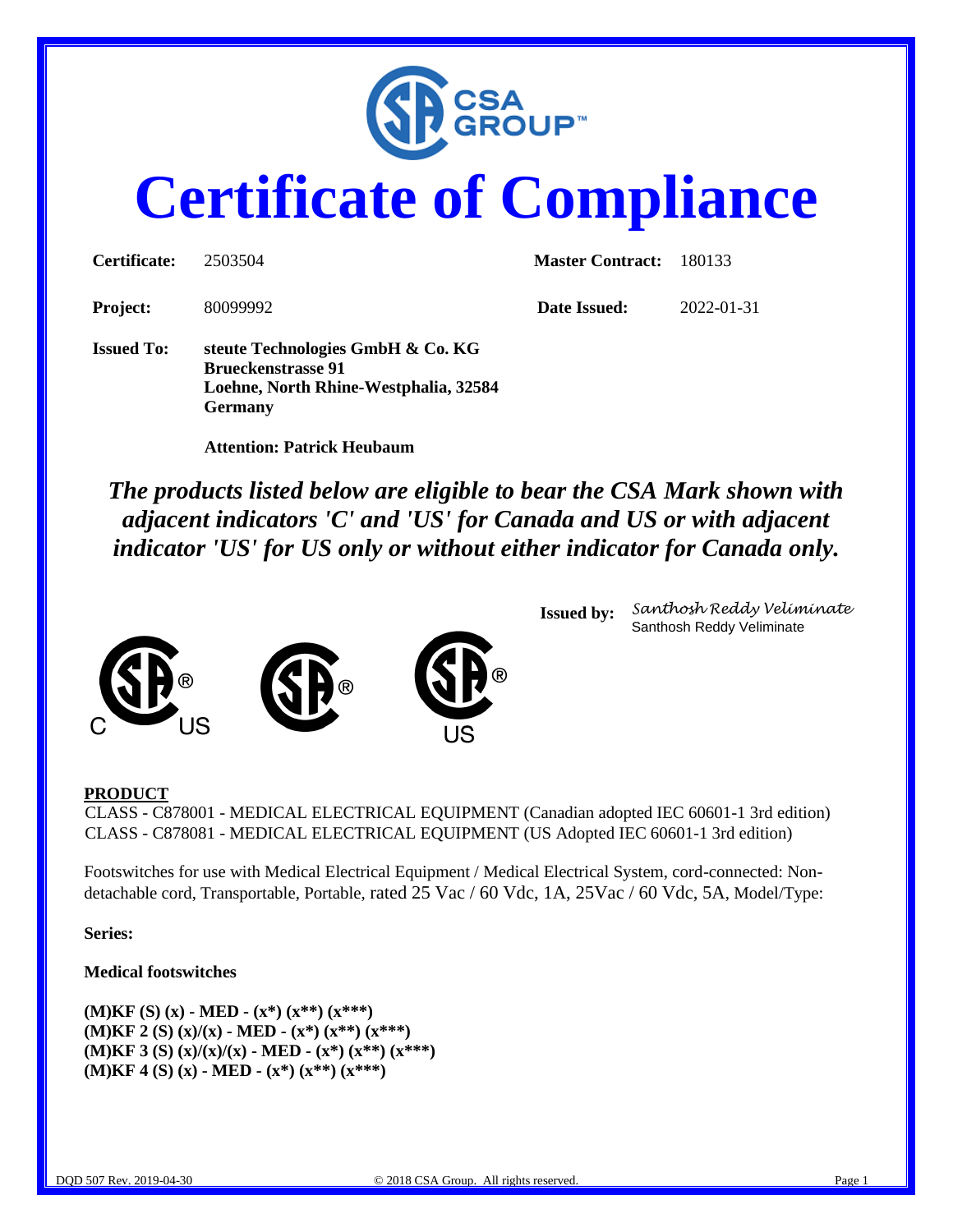

**Master Contract:** 180133 **Date Issued: 2022-01-31**

#### **Medical multi-function footswitches**

**MFS (x) (x\*\*\*) - MED - (x\*) (x\*\*) (M)GF (x) - MED - (x\*) (x\*\*\*) (M)GF 2 (x)/(x) - MED - (x\*) (x\*\*\*) MGFS**  $(x)/(x)/(x) - \text{MED} - (x^*) (x^{***})$ 

#### **Medical rocker footswitches**

**WF (x)/(x) - MED - (x\*) (x\*\*) (x\*\*\*) WF 2 (x)/(x) - MED - (x\*) (x\*\*) (x\*\*\*) WF 3 (x)/(x)/(x) - MED - (x\*) (x\*\*) (x\*\*\*)**

#### **Medical round footswitches**

**RF (x) - MED (x\*) (x\*) (x\*\*\*)**

| $(\mathbf{x})$                       | <b>Switch function description</b>                                                                                   | <b>Electrical Ratings</b> |
|--------------------------------------|----------------------------------------------------------------------------------------------------------------------|---------------------------|
| 1S                                   | Normally open contact (Reed)                                                                                         | 25 Vac / 60 Vdc.<br>1A    |
| 2S                                   | 2 Normally open contacts (reed or microswitch)                                                                       | 25 Vac / 60 Vdc.<br>1 A   |
| 1W                                   | Change-over contact (Reed)                                                                                           | 25 Vac / 60 Vdc. 1A       |
| 2W                                   | 2 Change-over contact (Reed)                                                                                         | 25 Vac / 60 Vdc. 5A       |
| 1PW                                  | Change-over contact (Microswitch)                                                                                    | 25 Vac / 60 Vdc. 5A       |
| 2PW                                  | 2 Change-over contact (Microswitch)                                                                                  | 25 Vac / 60 Vdc. 5A       |
| D <sub>1</sub> S                     | Pressure point switch for normally open contact (Reed)                                                               | 25 Vac / 60 Vdc. 1A       |
| D <sub>2</sub> S                     | Pressure point switch for 2 normally open contact (Reed<br>or microswitch)                                           | 25 Vac / 60 Vdc. 1A       |
| 1SD1S                                | 1 normally open contact $+$ Pressure point switch for<br>normally open contact (Reed)                                | 25 Vac / 60 Vdc. 1A       |
| 2SD1S                                | 2 normally open contact $+$ Pressure point switch for<br>normally open contact (Reed)                                | 25 Vac / 60 Vdc. 1A       |
| D2S / D2S                            | 2 x 2 pressure point switches (two per pedal), each<br>consisting of Normally open contacts (reed or<br>microswitch) | 25 Vac / 60 Vdc. 1A       |
| $1\ddot{\mathrm{O}}/1\mathrm{S}$     | Switching element consisting of 1 normally closed $+1$<br>normally open contact                                      | 25 Vac / 60 Vdc. 1A       |
| $2\ddot{\mathrm{O}}$ / $2\mathrm{S}$ | 2 Switching elements consisting of 1 normally closed $+1$<br>normally open contact                                   | 25 Vac / 60 Vdc. 1A       |
| 10S/10S                              | 2 Switching elements (one per pedal), each consisting of 1<br>normally $closed + 1$ normally open contact            | 25 Vac / 60 Vdc. 1A       |
| 20S/20S                              | 2 x 2 Switching elements (two per pedal), each consisting<br>of 1 normally closed $+1$ normally open contact         | 25 Vac / 60 Vdc. 1A       |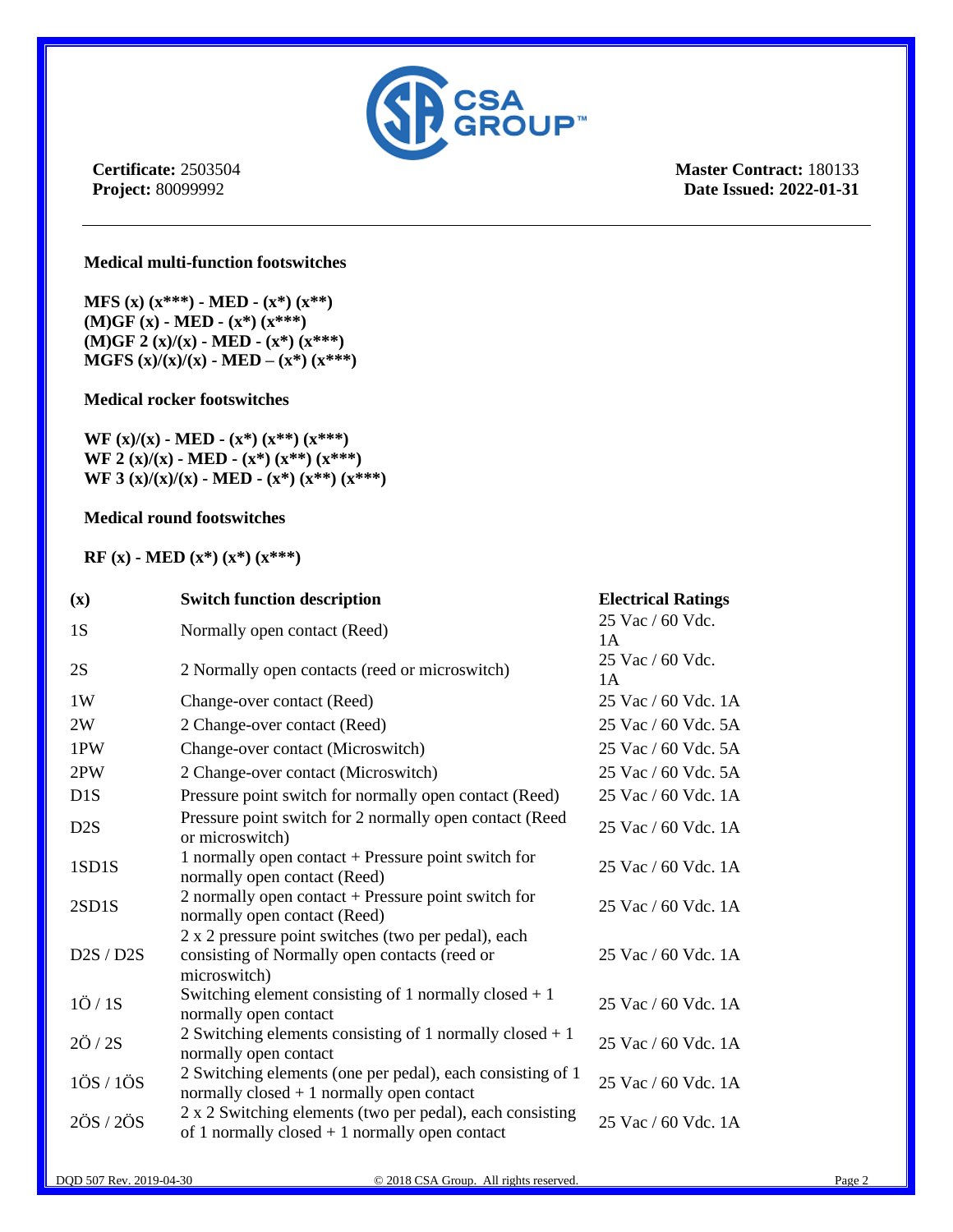

**Master Contract:** 180133 **Date Issued: 2022-01-31**

| $HS (0-3, 3V)$      | Hall sensor with analog output signal 0-3,3V             | Ue: 5 Vdc, max. 12V / 25 mA |
|---------------------|----------------------------------------------------------|-----------------------------|
| $HS (0-5 V)$        | Hall sensor with analog output signal 0-5 V              | Ue: 1530 Vdc / 25 mA        |
| $HS (0,5V -$<br>5V) | Hall sensor with analog output signal 0,5-5 V            | Ue: 1530 Vdc / 25 mA        |
| $HS (0-7,5V)$       | Hall sensor with analog output signal 0-7,5 V            | Ue: 1530 Vdc / 25 mA        |
| $HS (0-10 V)$       | Hall sensor with analog output signal 0-10 V             | Ue: 15.30 Vdc / 25 mA       |
| $HS(0-$<br>20mA)    | Hall sensor with analog output signal 0-20 mA            | Ue.: 15.30 Vdc / 45 mA      |
| $HS(4-$<br>20mA)    | Hall sensor with analog output signal 4-20 mA            | Ue: 15.30 Vdc / 45 mA       |
| HS (20-<br>4mA)     | Hall sensor with analog output signal 20-4 mA            | Ue: 1530 Vdc / 45 mA        |
| $HS(0-$<br>255mA)   | Hall sensor with digital output signal 0-255             | Ue: 5 Vdc                   |
| <b>HS RS-485</b>    | Hall sensor with RS-485 output signal                    | Ue: 5Vdc / 200 mA           |
| HS RF SW<br>2.4     | Hallsensor with radio frequency 2,4GHz                   | Ubat: 3,6V / 2,25Ah         |
| Poti                | Potentiometer: 1K, 2K, 5K, 10K, 50K                      |                             |
| $(\mathbf{x}^*)$    | <b>Special product information</b>                       |                             |
| 2G                  | Second generation for RF model                           |                             |
| <b>USB</b>          | <b>USB</b> Output                                        |                             |
| AP                  | Category AP for models MGF, WF and RF e.g. RF 1PW-MED-AP |                             |
| <b>HID</b>          | Human Interface Device (see description below)           |                             |
| <b>SK11</b>         | Protective metal flap for models (M)KF                   |                             |

## **HID (Human Interface Device)**

steute HID solution is basically a PCB mounted in a plastic housing to fit into standard USB Type A connectors. It is Capable to connect up to four switching contacts or up to two analog signals. There are five different modes available, Keyboard, Generic, Virtual COM-Port, Joystick and Mouse. Each solution is configurable according to the customer's needs (e.g. scan codes for a keyboard, X and Y axis with different resolution for a analog joystick etc.). This functionality can be integrated into many different standard and/or customized base plates, depending on the customers' needs.

| $(x^{**})$       | Baseplate                                     |
|------------------|-----------------------------------------------|
| 1- pedal         |                                               |
| <b>GP 14</b>     | $100 \times 272 \times 50 \text{ mm}$ (BxTxH) |
| <b>GP 18</b>     | $155 \times 98 \times 34 \text{ mm}$ (BxTxH)  |
| 2- pedal         |                                               |
| GP <sub>21</sub> | 352 x 195 x 45 mm (BxTxH)                     |
| GP 22            | 352 x 195 x 45 mm (BxTxH)                     |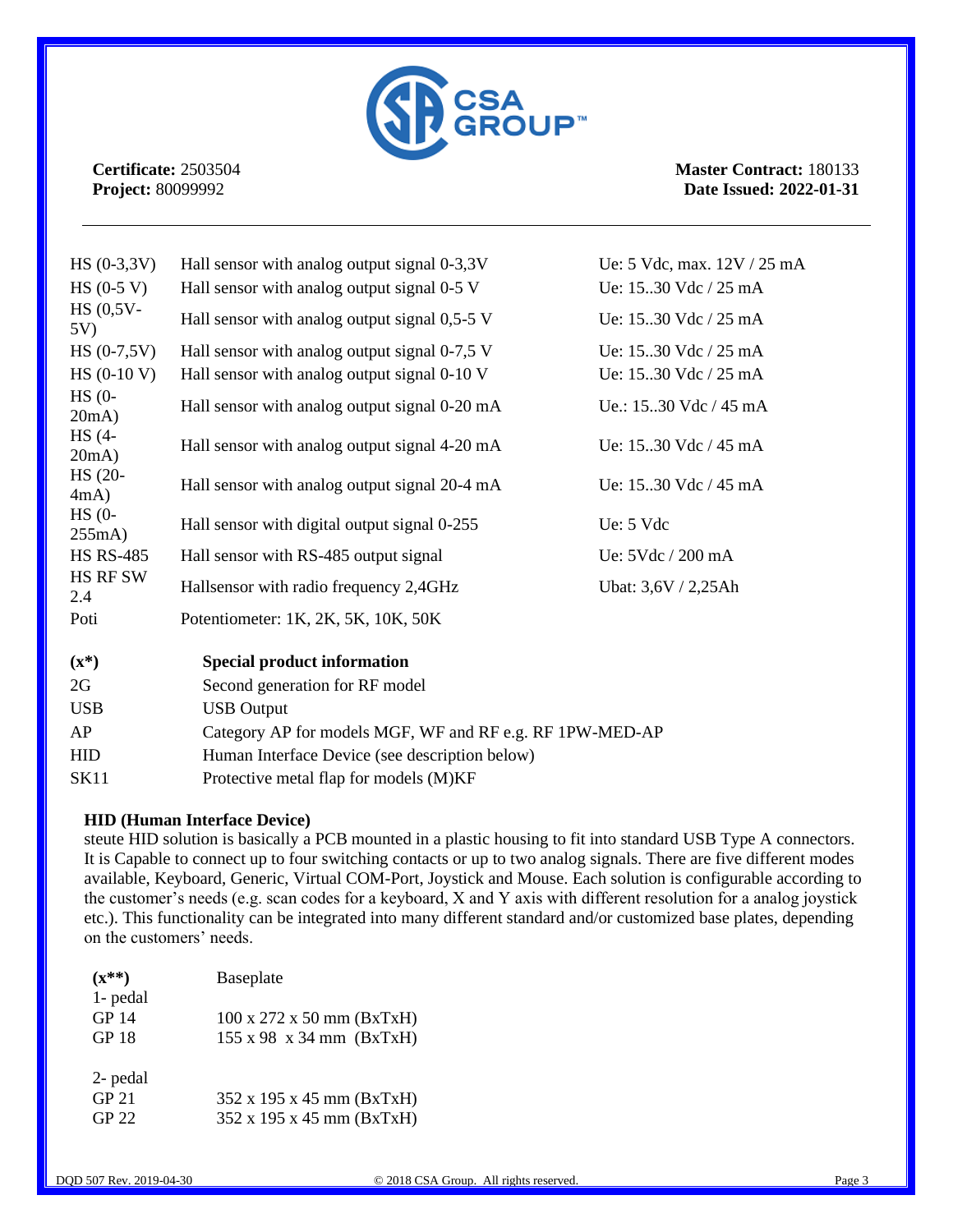

**Master Contract:** 180133 **Date Issued: 2022-01-31**

| GP 23         | 256 x 182 x 46 mm (BxTxH)                     |
|---------------|-----------------------------------------------|
| GP 24         | 256 x 182 x 46 mm (BxTxH)                     |
| <b>GP 28</b>  | 256 x 182 x 46 mm (BxTxH)                     |
| GP 29         | 256 x 182 x 46 mm (BxTxH)                     |
| 3- pedal      |                                               |
| GP 31         | 310 x 157 x 35 mm (BxTxH)                     |
| 4- pedal      |                                               |
| GP 41         | $410 \times 157 \times 35$ mm (BxTxH)         |
| GP 42         | 438 x 198 x 47 mm (BxTxH)                     |
| GP 44         | 438 x 198 x 47 mm (BxTxH)                     |
| GP 45         | $647 \times 253 \times 50 \text{ mm}$ (BxTxH) |
|               |                                               |
| $(x)$ - pedal |                                               |
| GP 71         | (extruded section)                            |

GP712 332 x 219 x 46 mm (BxTxH)

| $(x***)$ information e.g. customer |  |
|------------------------------------|--|

- 1. Medical device protection against electric shock: -
- 2. Applied Part protection against electric shock: No applied part
- 3. Degree of protection against ingress of water or particulate matter: IPX1 to IPX8
- 4. Method of Sterilization: None
- 5. Suitability for use in an Oxygen Rich Environment: Medical device not intended to be used in an Oxygen Rich Environment
- 6. Suitability to use Medical device in the presence of a flammable anaesthetic mixture with air or with oxygen or nitrous oxide: Medical device suitable for use in the presence of a flammable anaesthetic mixture with air or with oxygen or nitrous oxide (for category AP models only)
- 7. Mode of operation: Continuous
- 8. Environmental Conditions: Normal-10 +60°C, 10-100%, 800-1060hPa, 700-1060hPa for MGF 2 model
- 9. Software / Revision: -

## **Conditions of Acceptability:**

- (1) Evaluated to CAN/CSA-C22.2 No. 60601-1:14 and ANSI/AAMI ES60601-1:2005/(R)2012, AND c1:2009 AND a2:2010(r)2012 (Consolidated text - edition 3.1), excluding (Not Evaluated) requirements for Electromagnetic compatibility (Clause 17), Usability (Clause 7.1.1 and 12.2), Biocompatibility (Clause 11.7), Risk management (ISO14971, Clause 4.2). These exclusions shall be evaluated in the end product/device.
- (2) SAFETY HAZARDS resulting from the intended physiological function of EQUIPMENT covered by this Standard are not considered.
- (3) Interconnection of this medical device with other medical devices, medical used systems or non medical devices shall be evaluated to the requirements of Clause 16 in the end use application.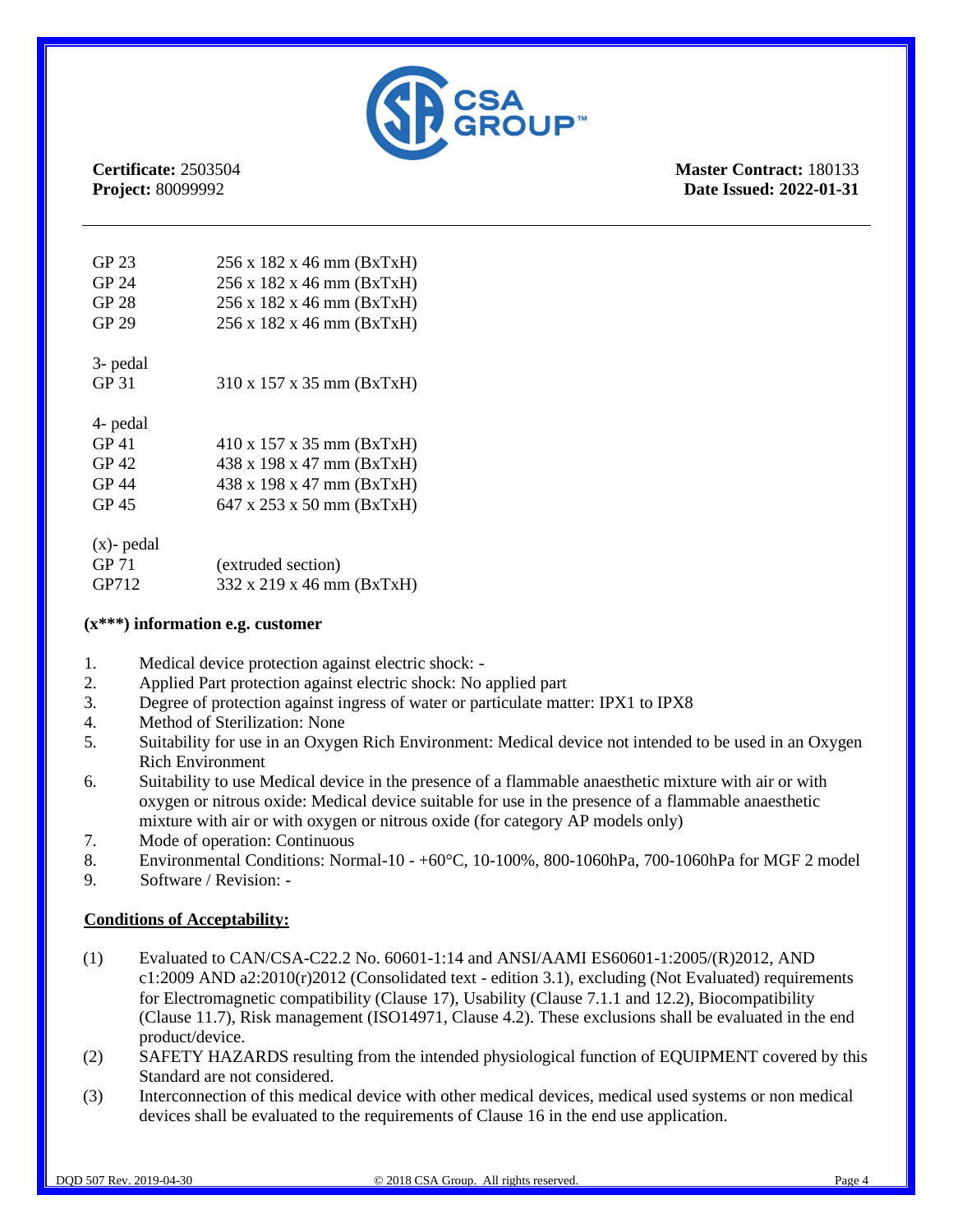

**Master Contract:** 180133 **Date Issued: 2022-01-31**

- (4) Equipment needs to be re-evaluated in the end device. Technical Consideration shall be evaluated in end device.
- (5) steute provides information for the end product manufacturer. The end use manufacturer has to incorporate the necessary information within their user manual.
- (6) The end product manufacturer has to incorporate the footswitch in their risk evaluation. steute can support them with the footswitch related hazards.
- (7) The subject models are evaluated only as components of other Medical equipment, where the suitability of the combination is to be determined by the Accepting NCB.
- (8) CSA cannot be held liable or responsible for standards/clauses which were applicable to the product but were not mandated by the submitter to be evaluated by CSA. Refer to Summary of applicable standards/clauses to evaluated product.
- (9) The circuit isolation of 2 MOP's to the mains circuit have to be provided in the end application / device and the supply circuit has to have floating conditions.
- (10) For AP category models: The connections to end product shall be protected against accidental disconnection in normal use or connection and disconnection can be performed only with a tool.
- (11) For AP category models: The marking according to G.3.2 and G.3.3 placed on major part of footswitches for category AP.
- (12) For AP category models: Electrostatic charges shall be prevented on category AP footswitch models in combination with end product (G.4.3).
- (13) Footswitches with cables and connector without CA or US NRTL certification shall be supplied with a limited circuit (less than 15 Watt) in the end product (IEC 60601-1 Cl. 13.1.2)
- (14) Foot-operated laser emission control switches shall be shrouded in end product to prevent unintentional operation (IEC 60601-2-22 Cl. 201.8.10.4.101)

## **Technical Considerations:**

1. Scope of footswitch evaluation defers the following clauses to be determined as part of the end product investigation:

- Clause 7.4 (Marking of controls and instruments),
- Clause 7.5 (Safety Signs),
- Clause 7.9 (Accompanying Documents),
- Clause 8.7 (Leakage currents),
- Clause 8.4 (Limitation of voltage, current or energy),
- Clause 8.5 (Separation of parts),
- Clause 8.10.4 (Cord-connected hand-held parts and cord-connected foot-operated control devices)
- Clause 8.8.3 (Dielectric strength),
- Clause 9 (ME Hazard), except 9.1 and 9.3 are evaluated,
- Clause 10 (Radiation),
- Clause 11.6 (Overflow, spillage, leakage, ingress of water or particulate matter, cleaning, disinfection, sterilization and compatibility with substances used with the ME equipment),
- Clause 13 (Hazardous Situations and Fault Conditions),
- Clause 14 (PEMS),
- Clause 16 (ME Systems)
- Risk Management was excluded from this investigation.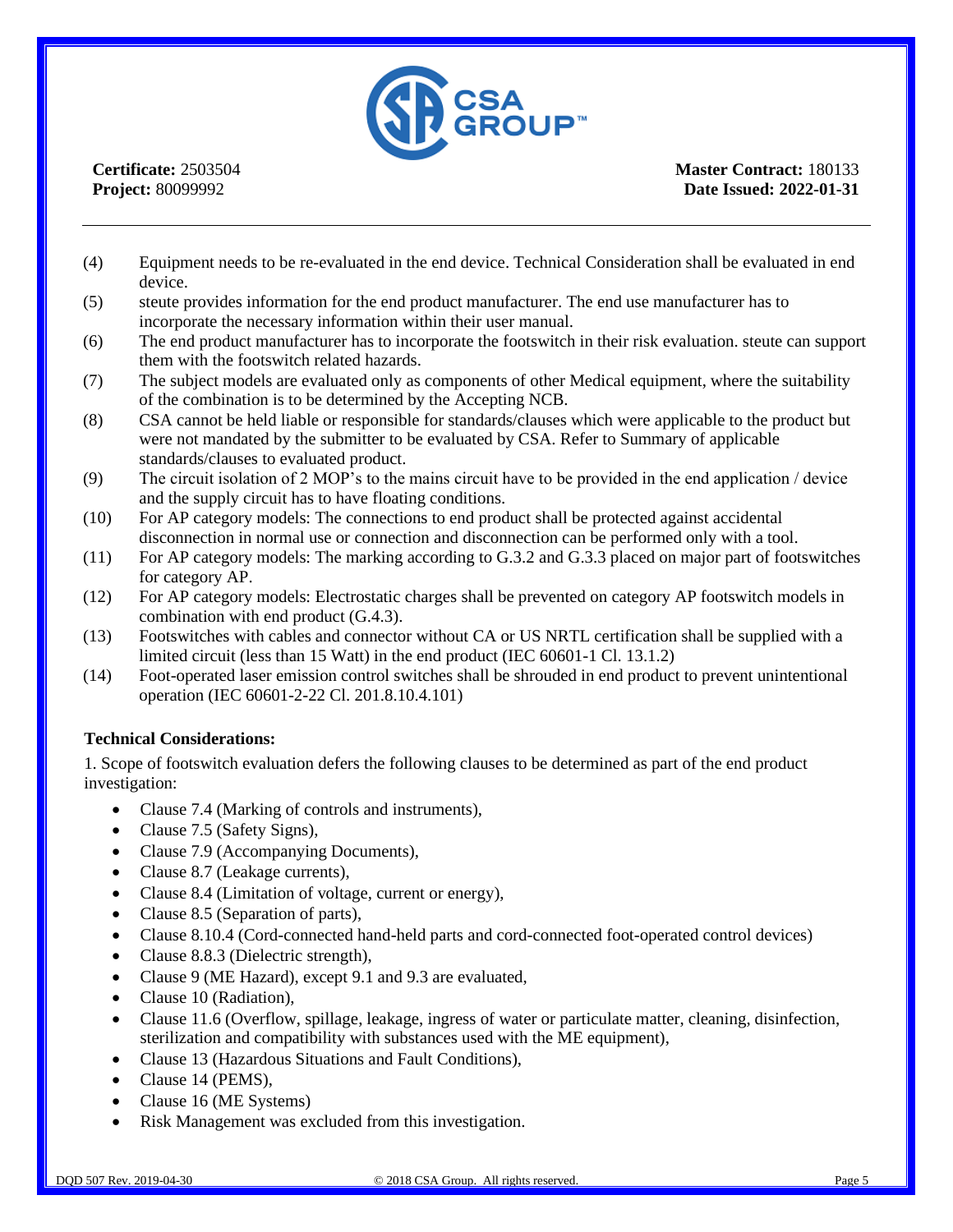

**Master Contract:** 180133 **Date Issued: 2022-01-31**

## **Cable rating according to AWG style depends on the lead of a cable :**

AWG 14-20 = max. 5A; AWG 22 = max. 2.1A; AWG 24 = max. 1.4A; AWG 26 = max. 1A; AWG 28 = max. 0.1A

## **APPLICABLE REQUIREMENTS**

CSA Standards:

| CUI I Dianualus.<br>CAN/CSA-C22.2 No. 60601-1:14                                                             | CAN/CSA-C22.2 No. 60601-1:14: Medical Electrical Equipment - Part<br>1: General Requirements for Basic Safety and Essential Performance<br>(Adopted IEC 60601-1:2005 edition 3.0 + AMENDEMENT 1, 2012-<br>07, MOD)                                                                                                                                |
|--------------------------------------------------------------------------------------------------------------|---------------------------------------------------------------------------------------------------------------------------------------------------------------------------------------------------------------------------------------------------------------------------------------------------------------------------------------------------|
| <b>Reference Standards</b><br>CAN/CSA-C22.2 NO. 60601-2-2:09<br>(R2014)                                      | Medical electrical equipment - Part 2-2: Particular requirements for the<br>basic safety and essential performance of high frequency surgical<br>equipment and high frequency surgical accessories (Adopted IEC<br>60601-2-2:2009,<br>fifth<br>edition,<br>$2009 - 02$<br>(excluding Models KF 2 1PW/1PW-MED on plastic console and RF2S-<br>MED) |
| CAN/CSA-C22.2<br>NO.<br>$60601 - 2 -$<br>$22:08 + AMD1$                                                      | Medical Electrical Equipment part 2-22: Particular requirements for<br>basic safety and essential performance of surgical, cosmetic, therapeutic<br>and diagnostic laser equipment (Adopted IEC 60601-2-22 (07) Ed. 3)<br>(excluding Model RF2S-MED)                                                                                              |
| CAN/CSA-C22.2 NO.<br>$60601 - 2 -$<br>43:11                                                                  | Medical electrical equipment – Part 2-43: Particular requirements for<br>the basic safety and essential performance of X-ray equipment for<br>interventional procedures (Adopted IEC 60601-2-43:2010, second<br>edition, 2010-03)                                                                                                                 |
| <b>ANSI/AAMI Standards:</b>                                                                                  |                                                                                                                                                                                                                                                                                                                                                   |
| ANSI/AAMI ES60601-<br>1:2005/(R)2012, AND C1:2009<br>AND A2:2010(R)2012<br>(Consolidated text - edition 3.1) | Medical electrical equipment - Part 1: General requirements for basic<br>safety and essential performance (IEC 60601-1:2005+A1:2012,<br>MOD).                                                                                                                                                                                                     |
| Reference Standards<br>ANSI/AAMI/IEC 60601-2-2:2009                                                          | Medical electrical equipment - Part 2-2: Particular requirements for the<br>basic safety and essential performance of high frequency surgery<br>equipment and high frequency surgical accessories<br>(excluding Models KF 2 1PW/1PW-MED on plastic console and<br>RF2S-MED)                                                                       |
| DQD 507 Rev. 2019-04-30                                                                                      | © 2018 CSA Group. All rights reserved.<br>Page 6                                                                                                                                                                                                                                                                                                  |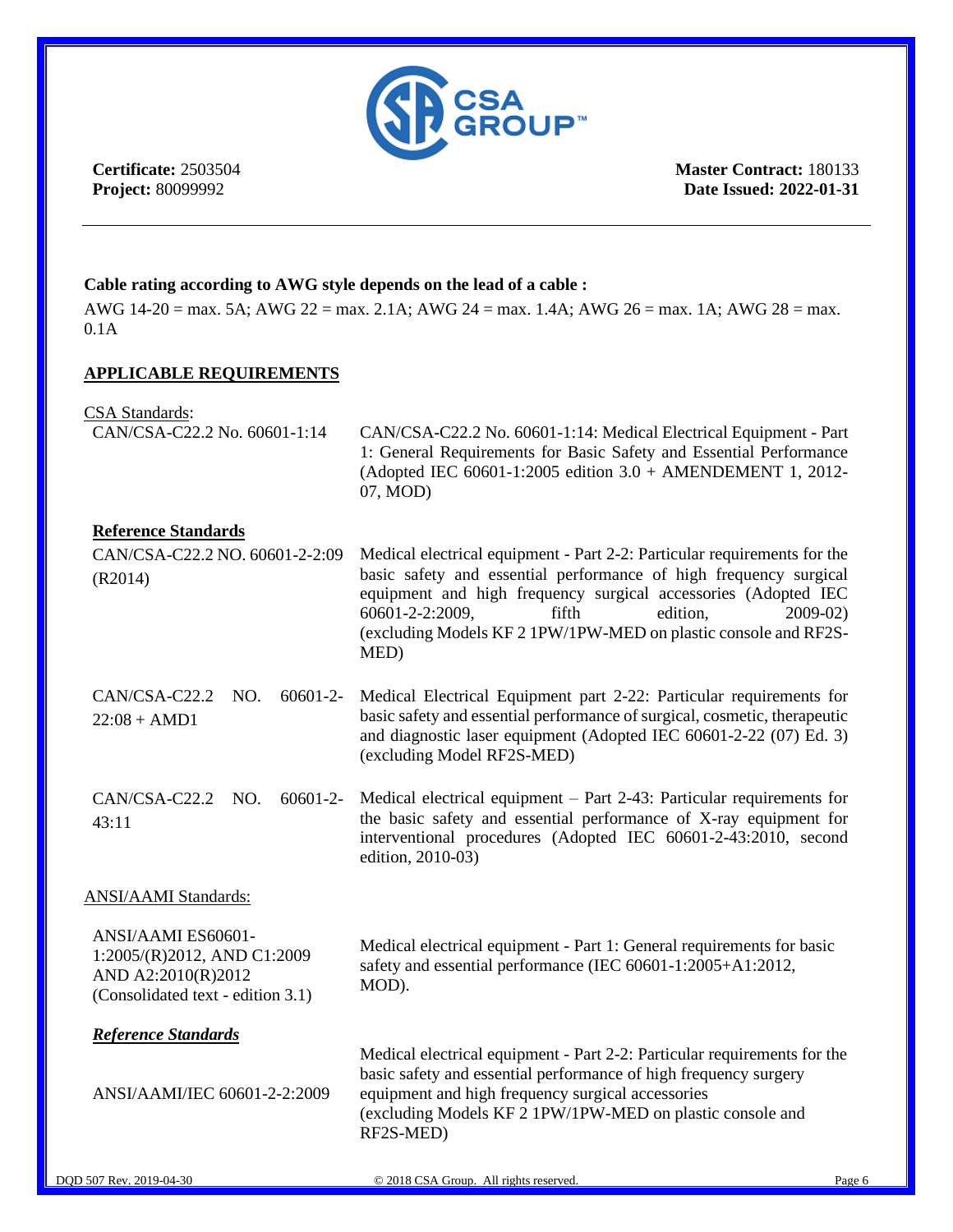

**Master Contract:** 180133 **Date Issued: 2022-01-31**

| IEC 60601-2-22:2007 | Medical electrical equipment - Part 2-22: Particular requirements for<br>basic safety and essential performance of surgical, cosmetic,<br>therapeutic and diagnostic laser equipment<br>(excluding Model RF2S-MED) |
|---------------------|--------------------------------------------------------------------------------------------------------------------------------------------------------------------------------------------------------------------|
| IEC 60601-2-43:2000 | Medical electrical equipment - Part 2-43: Particular requirements for<br>the safety of X-ray equipment for interventional procedures                                                                               |

## **MARKINGS**

The manufacturer is required to apply the following markings:

- Products shall be marked with the markings specified by the particular product standard.
- Products certified for Canada shall have all Caution and Warning markings in both English and French.

Additional bilingual markings not covered by the product standard(s) may be required by the Authorities Having Jurisdiction. It is the responsibility of the manufacturer to provide and apply these additional markings, where applicable, in accordance with the requirements of those authorities.

The products listed are eligible to bear the CSA Mark shown with adjacent indicators 'C' and 'US' for Canada and US (indicating that products have been manufactured to the requirements of both Canadian and U.S. Standards) or with adjacent indicator 'US' for US only or without either indicator for Canada only.

#### On the Equipment Exterior:

Equipment is plainly marked in a permanent manner in a place where the details will be readily visible after installation with the following:





- The CSA applicable mark  $\bigoplus_{\mathsf{US}} \bigoplus_{\mathsf{US}} \bigoplus_{\mathsf{US}}$  with optional reference to Standard, CAN/CSA-C22.2 No. 60601-1:14 and ANSI/AAMI ES60601-1:2005/(R)2012, AND C1:2009 AND A2:2010(R)2012
- Manufacturer's identification: Name and/or CSA file number on the same label as the CSA Mark. The name and/or trademark should appear elsewhere on the equipment if only the file number is used on this label.
- Catalogue/Model/Type designation.
- Date of manufacture: Month and year of manufacture or date code. If a serial number is used instead of date of manufacture, a record of serial numbers shall be kept traceable to date of manufacture. (Not related to date of sale).
- Complete electrical ratings; in volts (V)
- Protection against ingress protection according to IEC 60529, IPX8 rating.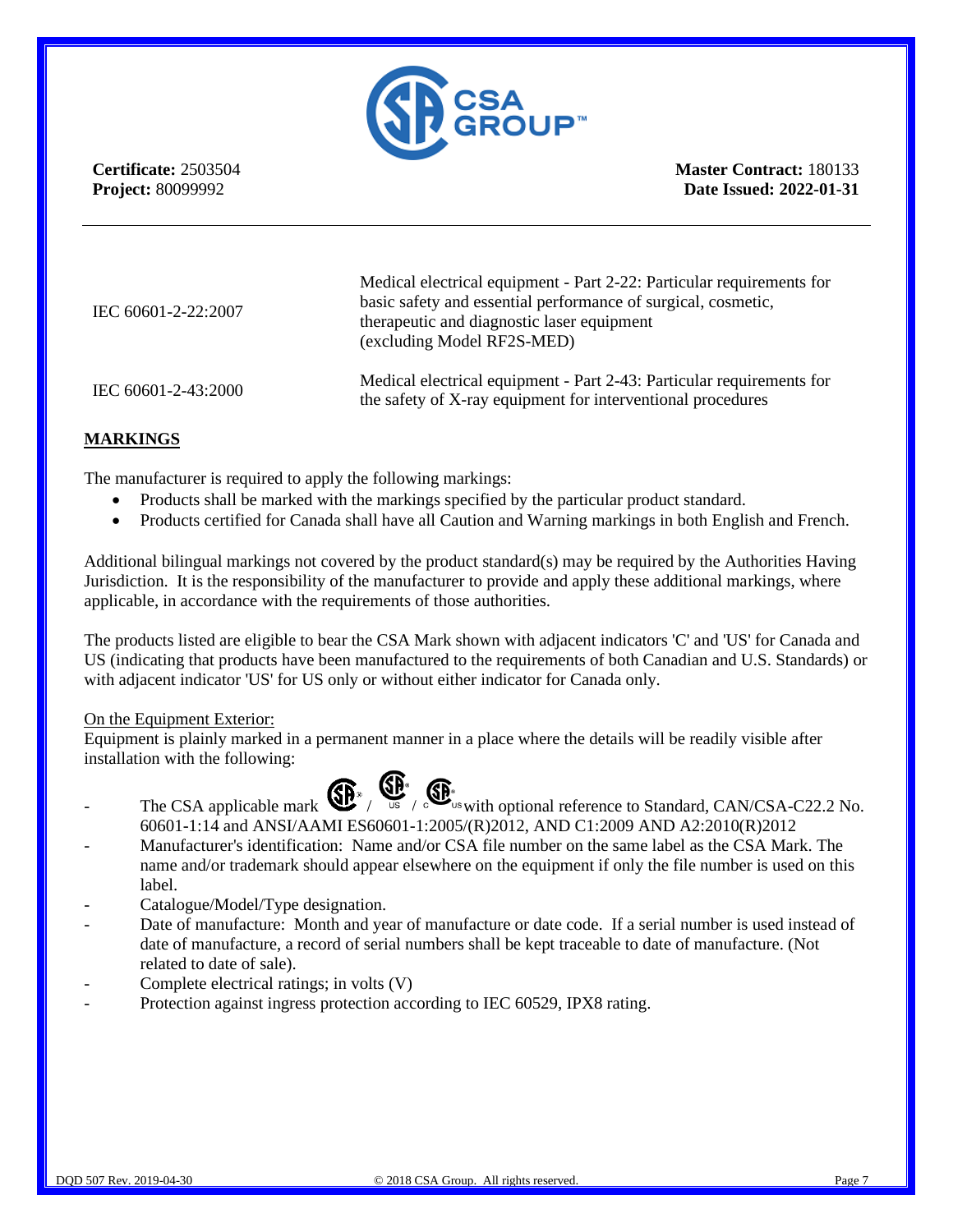

**Master Contract:** 180133 **Date Issued: 2022-01-31**

## **The following General Symbols (Table D.1) shall be applied as indicated**

| Indicate<br>X in<br>column if<br>used | <b>Symbol</b> | <b>Standard</b><br><b>Reference</b> | <b>Title</b>                                  |
|---------------------------------------|---------------|-------------------------------------|-----------------------------------------------|
|                                       | AP/           | IEC 60417-<br>5331                  | CATEGORY AP equipment<br>(for AP models only) |

#### Notes:

Products certified under Class C878001, C878081 have been certified under CSA's ISO/IEC 17065 accreditation with the Standards Council of Canada (SCC). www.scc.ca